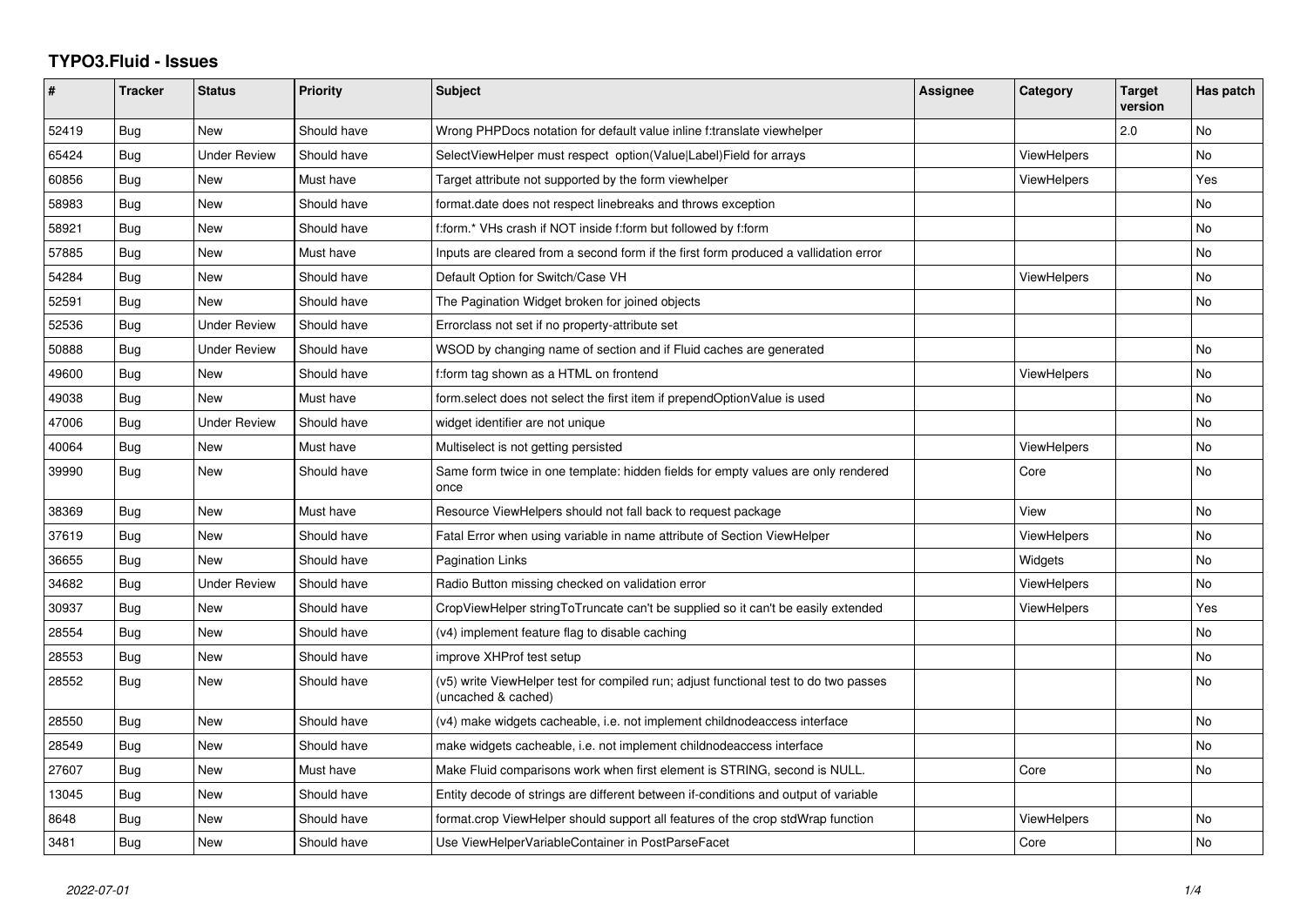| #     | <b>Tracker</b> | <b>Status</b>            | <b>Priority</b> | Subject                                                                               | <b>Assignee</b> | Category    | <b>Target</b><br>version | Has patch |
|-------|----------------|--------------------------|-----------------|---------------------------------------------------------------------------------------|-----------------|-------------|--------------------------|-----------|
| 46289 | Bug            | <b>Needs</b><br>Feedback | Should have     | Enable Escaping Interceptor in XML request format                                     |                 | View        | 2.0.1                    | No        |
| 45384 | Bug            | New                      | Must have       | Persisted entity object in widget-configuration cannot be deserialized (after reload) |                 | Widgets     | 2.0.1                    | No        |
| 44234 | Bug            | <b>Under Review</b>      | Should have     | selectViewHelper's sorting does not respect locale collation                          |                 | ViewHelpers | 2.1                      | No        |
| 60271 | Feature        | New                      | Should have     | Paginate viewhelper, should also support arrays                                       |                 |             |                          | No        |
| 60181 | Feature        | New                      | Could have      | Caching mechanism for Fluid Views/Templates                                           |                 | View        |                          | No.       |
| 60003 | Feature        | New                      | Should have     | Add required-Attribute to f:form.password                                             |                 | ViewHelpers |                          | No        |
| 51277 | Feature        | New                      | Should have     | ViewHelper context should be aware of actual file occurrence                          |                 |             |                          | No.       |
| 51100 | Feature        | New                      | Must have       | Links with absolute URI should have the option of URI Scheme                          |                 | ViewHelpers |                          | No        |
| 49756 | Feature        | <b>Under Review</b>      | Should have     | Select values by array key in checkbox viewhelper                                     |                 |             |                          | No        |
| 48355 | Feature        | New                      | Could have      | Assign output of viewhelper to template variable for further processing.              |                 |             |                          |           |
| 46545 | Feature        | New                      | Should have     | Better support for arrays in options of SelectViewHelper                              |                 |             |                          | No        |
| 46257 | Feature        | <b>Under Review</b>      | Should have     | Add escape sequence support for Fluid                                                 |                 | Core        |                          | No        |
| 45345 | Feature        | Needs<br>Feedback        | Should have     | Easy to use comments for fluid that won't show in output                              |                 |             |                          |           |
| 45153 | Feature        | New                      | Should have     | f:be.menus.actionMenuItem - Detection of the current select option is insufficient    |                 |             |                          | No        |
| 42397 | Feature        | New                      | Should have     | Missing viewhelper for general links                                                  |                 |             |                          | No        |
| 40081 | Feature        | New                      | Should have     | Allow assigned variables as keys in arrays                                            |                 |             |                          | No        |
| 39936 | Feature        | New                      | Should have     | registerTagAttribute should handle default values                                     |                 | ViewHelpers |                          | No        |
| 38130 | Feature        | New                      | Should have     | Checkboxes and multiple select fields should have an assignable default value         |                 |             |                          | No        |
| 36559 | Feature        | New                      | Could have      | New widget progress bar                                                               |                 |             |                          | Yes       |
| 36410 | Feature        | New                      | Should have     | Allow templates to send arguments back to layout                                      |                 | ViewHelpers |                          | No        |
| 33215 | Feature        | New                      | Should have     | RFC: Dynamic values in ObjectAccess paths                                             |                 |             |                          | No        |
| 31955 | Feature        | New                      | Should have     | f:uri.widget                                                                          |                 | Widgets     |                          | No        |
| 30555 | Feature        | New                      | Could have      | Make TagBuilder more extensible                                                       |                 | Core        |                          | No        |
| 10472 | Feature        | New                      | Could have      | Fluid Standalone distribution                                                         |                 | Core        |                          | No        |
| 9514  | Feature        | New                      | Should have     | Support explicit Array Arguments for ViewHelpers                                      |                 |             |                          |           |
| 8989  | Feature        | Needs<br>Feedback        | Could have      | Search path for fluid template files                                                  |                 | View        |                          | No        |
| 7608  | Feature        | New                      | Could have      | Configurable shorthand/object accessor delimiters                                     |                 | Core        |                          | Yes       |
| 4704  | Feature        | New                      | Should have     | Improve parsing exception messages                                                    |                 | Core        |                          |           |
| 3291  | Feature        | Needs<br>Feedback        | Should have     | Cacheable viewhelpers                                                                 |                 |             |                          | No        |
| 1907  | Feature        | New                      | Could have      | Default values for view helpers based on context                                      |                 | Core        |                          |           |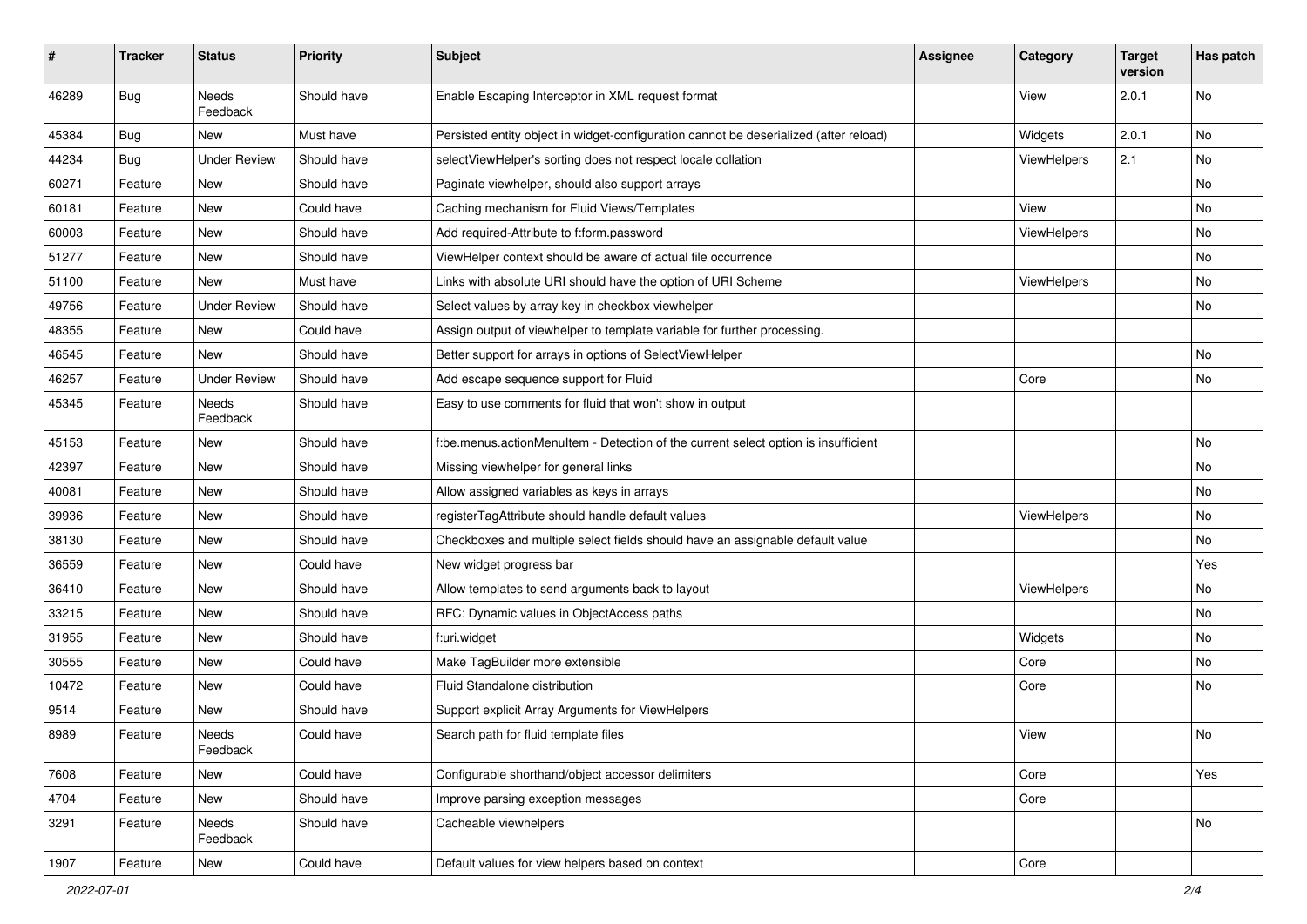| #     | <b>Tracker</b> | <b>Status</b>            | <b>Priority</b>      | <b>Subject</b>                                                                                         | <b>Assignee</b>                | Category    | <b>Target</b><br>version | Has patch |
|-------|----------------|--------------------------|----------------------|--------------------------------------------------------------------------------------------------------|--------------------------------|-------------|--------------------------|-----------|
| 62346 | Feature        | New                      | Could have           | f:comment should have high precende                                                                    |                                | Core        | 3.x                      | <b>No</b> |
| 56237 | Task           | New                      | Should have          | in-line (Condition) View Helpers should not evaluate on parsing                                        |                                |             |                          | No        |
| 47669 | Task           | New                      | Should have          | FormViewHelper does not define the default request method                                              |                                |             |                          | No        |
| 46091 | Task           | Needs<br>Feedback        | Should have          | Show source file name and position on exceptions during parsing                                        |                                |             |                          | No        |
| 45394 | Task           | New                      | Should have          | Forwardport Unit test for standalone view                                                              |                                | View        |                          | <b>No</b> |
| 43072 | Task           | New                      | Should have          | Remove TOKENS for adding templates fallback in Backporter                                              |                                | View        |                          | No        |
| 43071 | Task           | New                      | Should have          | Remove TOKENS for adding fallback teplates in B                                                        |                                |             |                          | No        |
| 42743 | Task           | New                      | Should have          | Remove inline style for hidden form fields                                                             |                                |             |                          | No        |
| 34309 | Task           | New                      | Could have           | Unknown ViewHelpers cause exception - should be handled more graceful                                  |                                | ViewHelpers |                          | No        |
| 32035 | Task           | New                      | Should have          | Improve fluid error messages                                                                           |                                | Core        |                          | Yes       |
| 26664 | Task           | New                      | Won't have this time | Clean up Form ViewHelpers                                                                              |                                | ViewHelpers |                          | No        |
| 26658 | Task           | New                      | Won't have this time | Make Form ViewHelpers consistent                                                                       |                                | ViewHelpers |                          | No        |
| 10911 | Task           | New                      | Should have          | Tx_Fluid_ViewHelpers_Form_AbstractFormViewHelper->renderHiddenIdentityField<br>should be more reliable |                                | ViewHelpers |                          | No        |
| 9950  | Task           | <b>New</b>               | Should have          | Binding to nested arrays impossible for form-elements                                                  |                                | ViewHelpers |                          |           |
| 5636  | Task           | <b>Under Review</b>      | Must have            | Form_RadioViewHelper and CheckBoxViewHelper miss check for existing object<br>before it is accessed.   |                                |             |                          | <b>No</b> |
| 51239 | <b>Bug</b>     | <b>Under Review</b>      | Must have            | AbstractViewHelper use incorrect method signature for "\$this->systemLogger->log()"                    | Adrian Föder                   | Core        |                          | Yes       |
| 54195 | Task           | <b>New</b>               | Should have          | Rename and move FormViewHelper's errorClass value, currently 'f3-form-error'                           | Adrian Föder                   | ViewHelpers |                          | No        |
| 59057 | Bug            | <b>Under Review</b>      | Must have            | Hidden empty value fields shoud be disabled when related field is disabled                             | Bastian<br>Waidelich           | ViewHelpers |                          | <b>No</b> |
| 58862 | Bug            | Needs<br>Feedback        | Should have          | FormViewHelper doesn't accept NULL as value for \$arguments                                            | <b>Bastian</b><br>Waidelich    | ViewHelpers |                          | Yes       |
| 53806 | Bug            | Under Review             | Should have          | Paginate widget maximumNumberOfLinks rendering wrong number of links                                   | <b>Bastian</b><br>Waidelich    | Widgets     |                          | No        |
| 55008 | Bug            | <b>Under Review</b>      | Should have          | Interceptors should be used in Partials                                                                | Christian Müller               |             |                          | No        |
| 33628 | Bug            | <b>Needs</b><br>Feedback | Must have            | Multicheckboxes (multiselect) for Collections don't work                                               | Christian Müller               | ViewHelpers |                          | <b>No</b> |
| 3725  | Feature        | New                      | Could have           | <b>CSS Engine</b>                                                                                      | Christian Müller   ViewHelpers |             |                          | No        |
| 37095 | Feature        | New                      | Should have          | It should be possible to set a different template on a Fluid TemplateView inside an<br>action          | Christopher<br>Hlubek          |             |                          | No        |
| 43346 | Feature        | <b>Under Review</b>      | Should have          | Allow property mapping configuration via template                                                      | Karsten<br>Dambekalns          | ViewHelpers | 2.1                      | No        |
| 8491  | Task           | Needs<br>Feedback        | Should have          | link.action and uri.action differ in absolute argument                                                 | Karsten<br>Dambekalns          | ViewHelpers |                          | No        |